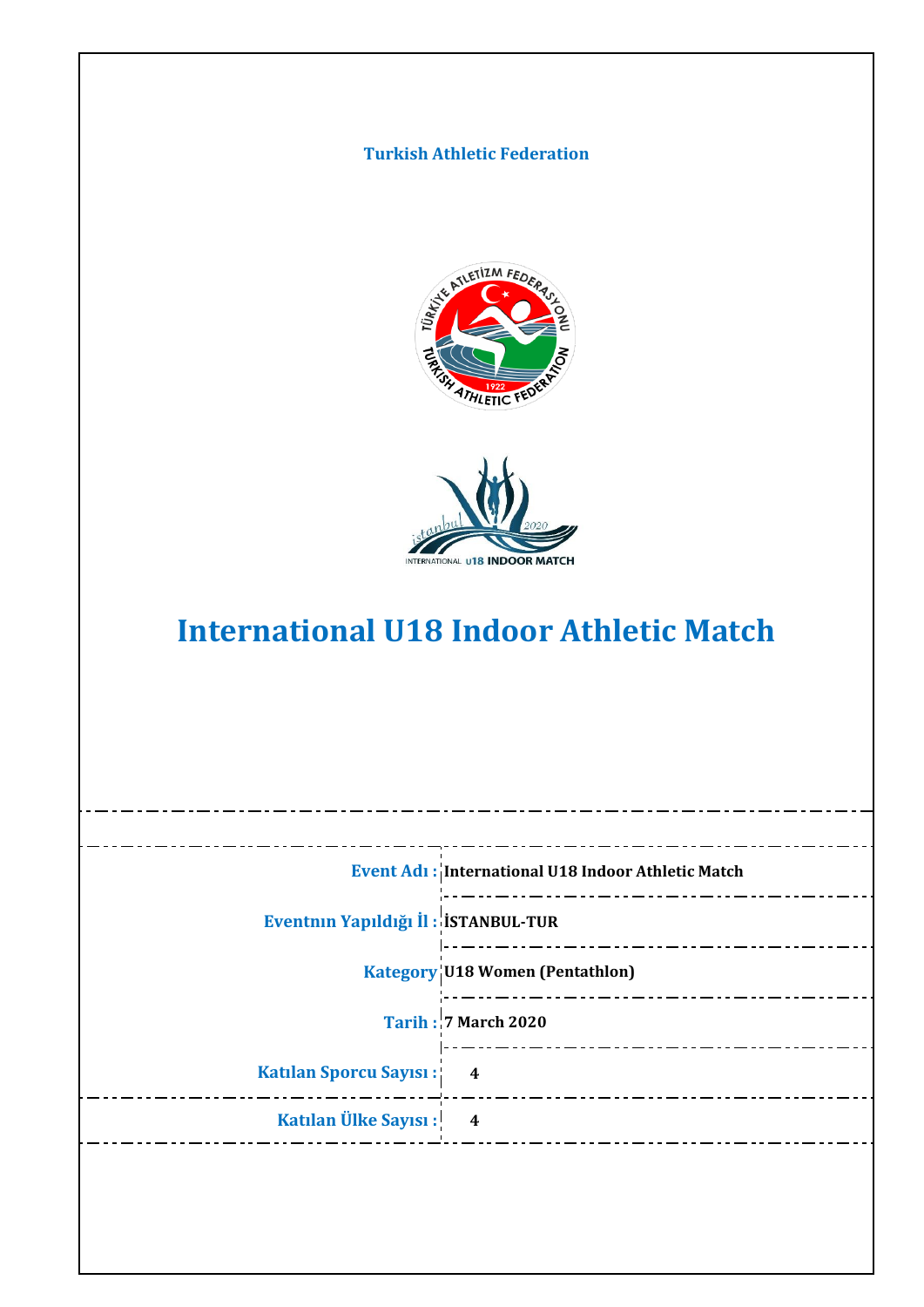



### **International U18 Indoor Athletic Match**



**Event 60 Metres Hurdles**

**Category U18 Women (Pentathlon)**

**Date-Time 7.03.2020 11:00 17:44**

|                |     | <b>BHIRTDAY</b> | <b>NAME SURNAME</b>                | <b>NATION</b> | <b>RESULT</b> | <b>POINT</b> |                |            |                 |                                |               |               |              |  |
|----------------|-----|-----------------|------------------------------------|---------------|---------------|--------------|----------------|------------|-----------------|--------------------------------|---------------|---------------|--------------|--|
| <b>LINE</b>    | BIB |                 |                                    |               |               |              | <b>RANK</b>    | <b>BIB</b> | <b>BHIRTDAY</b> | <b>NAME SURNAME</b>            | <b>NATION</b> | <b>RESULT</b> |              |  |
|                | 77  | 19.11.2003      | ANASTASIIA<br><b>MATUZNA</b>       | <b>UKR</b>    | 8.95          | 920          | $\mathbf{1}$   |            |                 |                                |               |               |              |  |
| $\overline{2}$ | 13  |                 | 1.01.2004   VALERYIA VOLKAVA   BLR |               | 9.36          | 836          | $\overline{2}$ |            |                 |                                |               |               |              |  |
| 3              | 124 | 1.01.2005       | <b>ANGELINA TOPIC</b>              | <b>SRB</b>    | 9.63          | 783          | 3              | 13         | 1.01.2004       | <b>VALERYIA VOLKAVA</b>        | <b>BLR</b>    | 9.36          | 2            |  |
| 4              | 64  | 10.10.2003      | <b>SİYABE ECENUR</b><br>TÜRKAY     | TUR           | 9.68          | 773          | 4              | 77         | 19.11.2003      | ANASTASIIA MATUZNA UKR         |               | 8.95          | $\mathbf{1}$ |  |
|                |     |                 |                                    |               |               |              | 5              | 124        | 1.01.2005       | <b>ANGELINA TOPIC</b>          | <b>SRB</b>    | 9.63          | 3            |  |
|                |     |                 |                                    |               |               |              | 6              | 64         | 10.10.2003      | <b>SİYABE ECENUR</b><br>TÜRKAY | <b>TUR</b>    | 9.68          | 4            |  |
|                |     |                 |                                    |               |               |              | 7              |            |                 |                                |               |               |              |  |
|                |     |                 |                                    |               |               |              | 8              |            |                 |                                |               |               |              |  |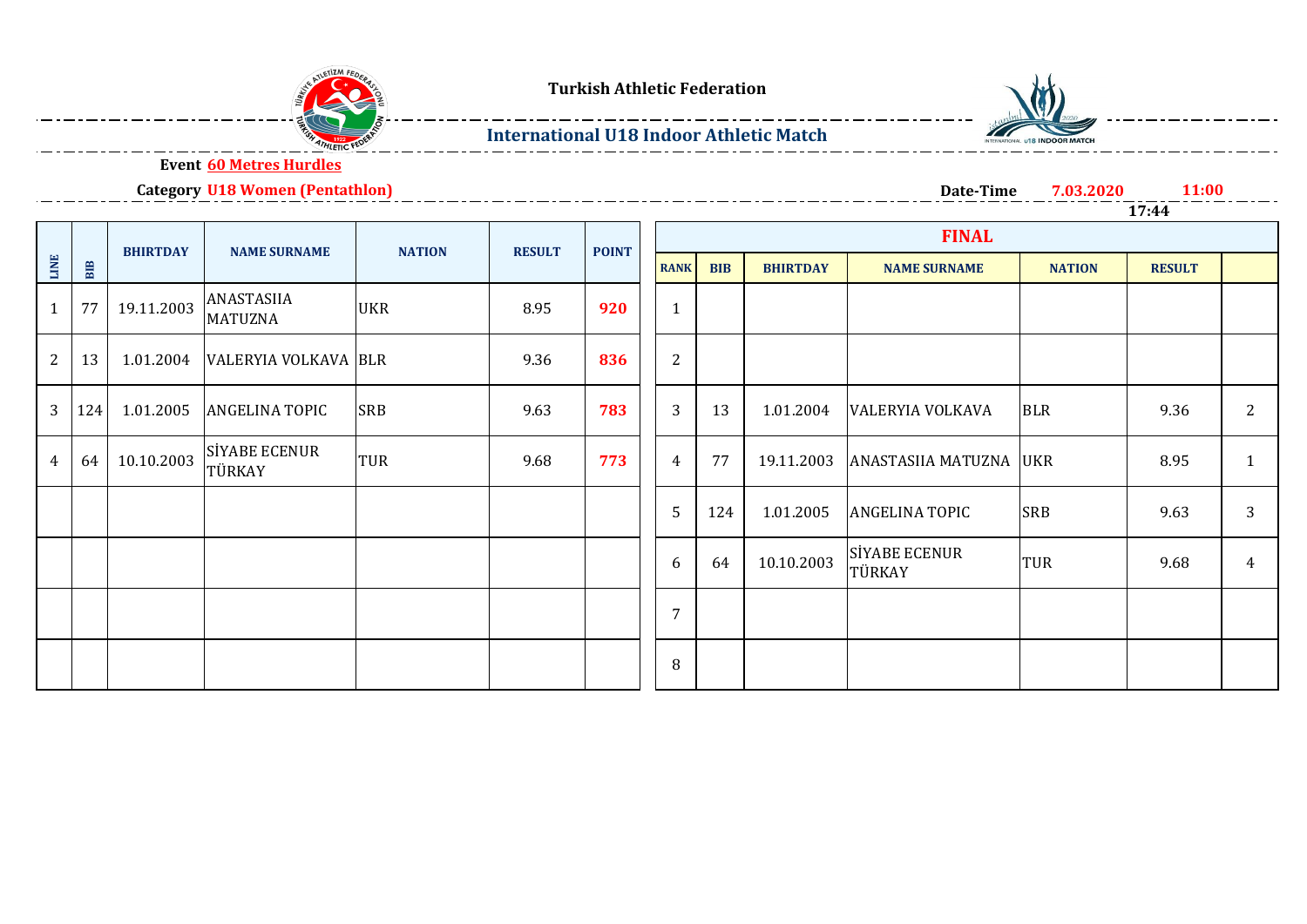|                           |            |           | Event High Jump                         |               |          | <b>Exp</b> |             |      |      |      |                |          |      |      |                 | <b>Turkish Athletic Federation</b><br><b>International U18 Indoor Athletic Match</b> |               |      |                                                                 |      | ___________________________ |      | <b>INTERVIDENCIAL BY INDIOGRAMATCH</b> | --------------- |           |  |       |      |             |               |
|---------------------------|------------|-----------|-----------------------------------------|---------------|----------|------------|-------------|------|------|------|----------------|----------|------|------|-----------------|--------------------------------------------------------------------------------------|---------------|------|-----------------------------------------------------------------|------|-----------------------------|------|----------------------------------------|-----------------|-----------|--|-------|------|-------------|---------------|
|                           |            |           | <b>Category: U18 Women (Pentathlon)</b> |               |          |            |             |      |      |      |                |          |      |      |                 |                                                                                      |               |      |                                                                 |      |                             |      |                                        | Date-Time       | 7.03.2020 |  | 11:40 |      | 17:44       |               |
|                           |            |           |                                         |               |          |            |             |      |      |      |                |          |      |      |                 |                                                                                      | <b>ATTEMP</b> |      |                                                                 |      |                             |      |                                        |                 |           |  |       |      |             |               |
| <b>RAN</b><br>$\mathbf K$ | <b>BIB</b> |           | <b>BHIRTDAY NAME SURNAME</b>            | <b>NATION</b> | 1.40     |            | 1.43        | 1.46 | 1.49 | 1.52 | 1.55           |          | 1.58 | 1.61 |                 | $1.64$ 1.67                                                                          |               | 1.70 |                                                                 | 1.73 | 1.76                        | 1.79 |                                        |                 |           |  |       | S    | <b>PUAN</b> | $\frac{N}{N}$ |
|                           | 124        |           | 1.01.2005 ANGELINA TOPIC                | <b>SRB</b>    |          |            |             |      |      |      |                |          |      | . .  | $\overline{10}$ | $\mathbf{X}$ 0                                                                       | 10            |      | $\overline{\mathbf{0}}$                                         |      | $\overline{10}$             | X X  |                                        |                 |           |  |       | 1.76 | 928         |               |
|                           | 77         |           | 19.11.2003 ANASTASIIA<br>MATUZNA        | <b>UKR</b>    |          |            |             |      |      |      |                |          |      |      | 10 I            | 0                                                                                    |               |      | $ \mathbf{X} \mathbf{X} $ $\mathbf{0} \mathbf{X}$ $\mathbf{0} $ |      | $\mathbf{X} \mathbf{X}$     |      |                                        |                 |           |  |       | 1.73 | 891         |               |
|                           | 13         | 1.01.2004 | VALERYIA<br>VOLKAVA                     | <b>BLR</b>    |          |            |             |      |      |      | X <sub>0</sub> | $\Omega$ |      | X X  |                 |                                                                                      |               |      |                                                                 |      |                             |      |                                        |                 |           |  |       | 1.58 | 712         |               |
|                           | 64         |           | $10.10.2003$ SIYABE ECENUR<br>TÜRKAY    | <b>TUR</b>    | $\Omega$ |            | $X$ $X$ $X$ |      |      |      |                |          |      |      |                 |                                                                                      |               |      |                                                                 |      |                             |      |                                        |                 |           |  |       | 1.40 | 512         |               |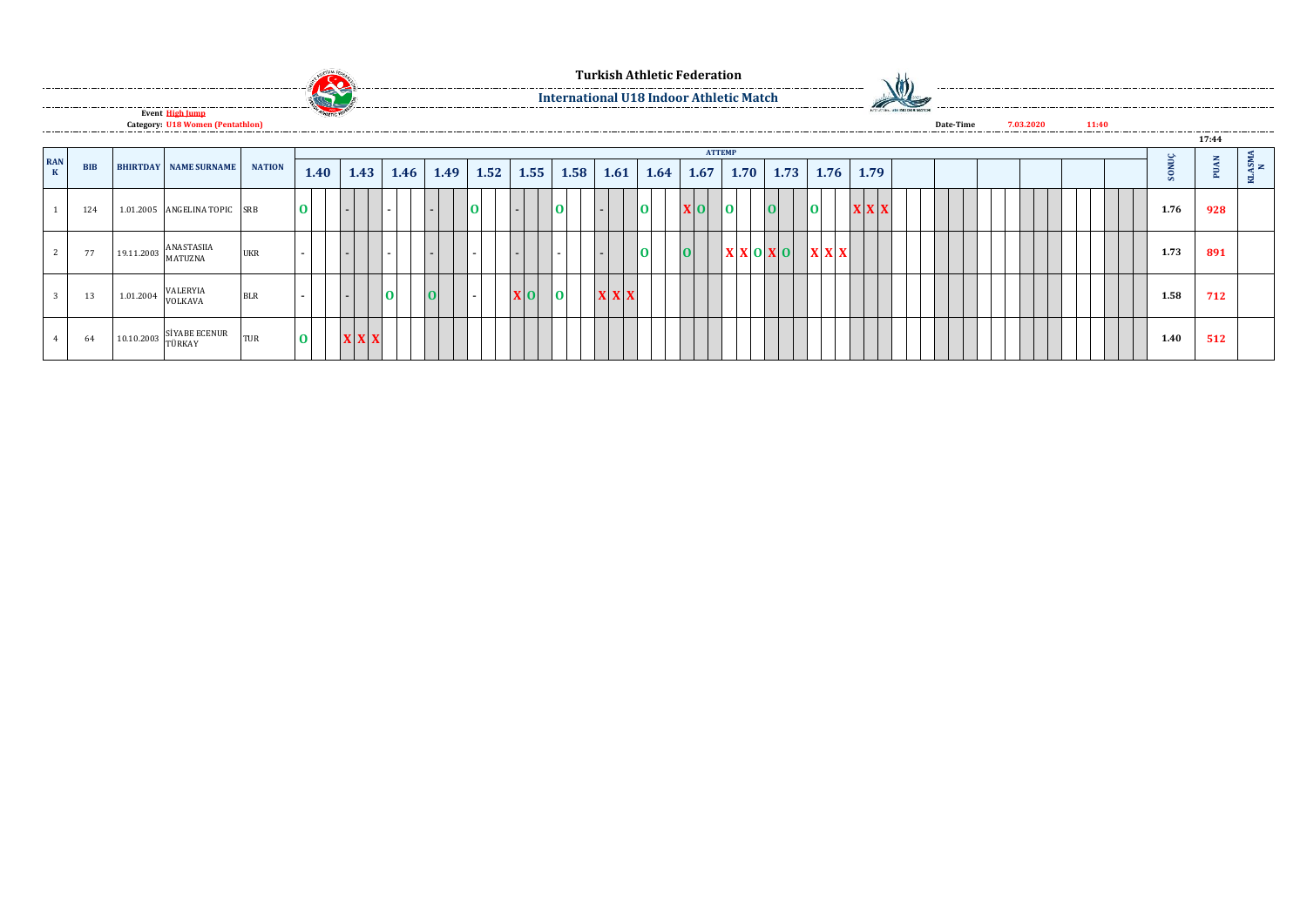

**Turkish Athletic Federation**



**International U18 Indoor Athletic Match**

**Event Shot Put**

**Kilogram : 3 Kg. 12:55 Category U18 Women (Pentathlon) Date-Time 7.03.2020** Date-Time 7.03.2020<br> **12:55**<br> **17:44**<br> **17:44** 

|             |            |                 |                                | <b>NATION</b> |       |              |       | <b>ATTEMP</b> |  |              |             |  |
|-------------|------------|-----------------|--------------------------------|---------------|-------|--------------|-------|---------------|--|--------------|-------------|--|
| <b>RANK</b> | <b>BIB</b> | <b>BHIRTDAY</b> | <b>NAME SURNAME</b>            |               | л.    | $\mathbf{2}$ | 3     |               |  | <b>SONUC</b> | <b>PUAN</b> |  |
| 1           | 77         | 19.11.2003      | ANASTASIIA<br><b>MATUZNA</b>   | <b>UKR</b>    | 11.82 | X            | 11.62 |               |  | 11.82        | 649         |  |
| 2           | 13         | 1.01.2004       | VALERYIA VOLKAVA               | <b>BLR</b>    | 10.47 | 9.28         | 9.90  |               |  | 10.47        | 560         |  |
| 3           | 64         | 10.10.2003      | <b>SİYABE ECENUR</b><br>TÜRKAY | <b>TUR</b>    | 9.24  | 9.35         | 9.89  |               |  | 9.89         | 522         |  |
| 4           | 124        | 1.01.2005       | <b>ANGELINA TOPIC</b>          | <b>SRB</b>    | 7.71  | X            | 7.67  |               |  | 7.71         | 381         |  |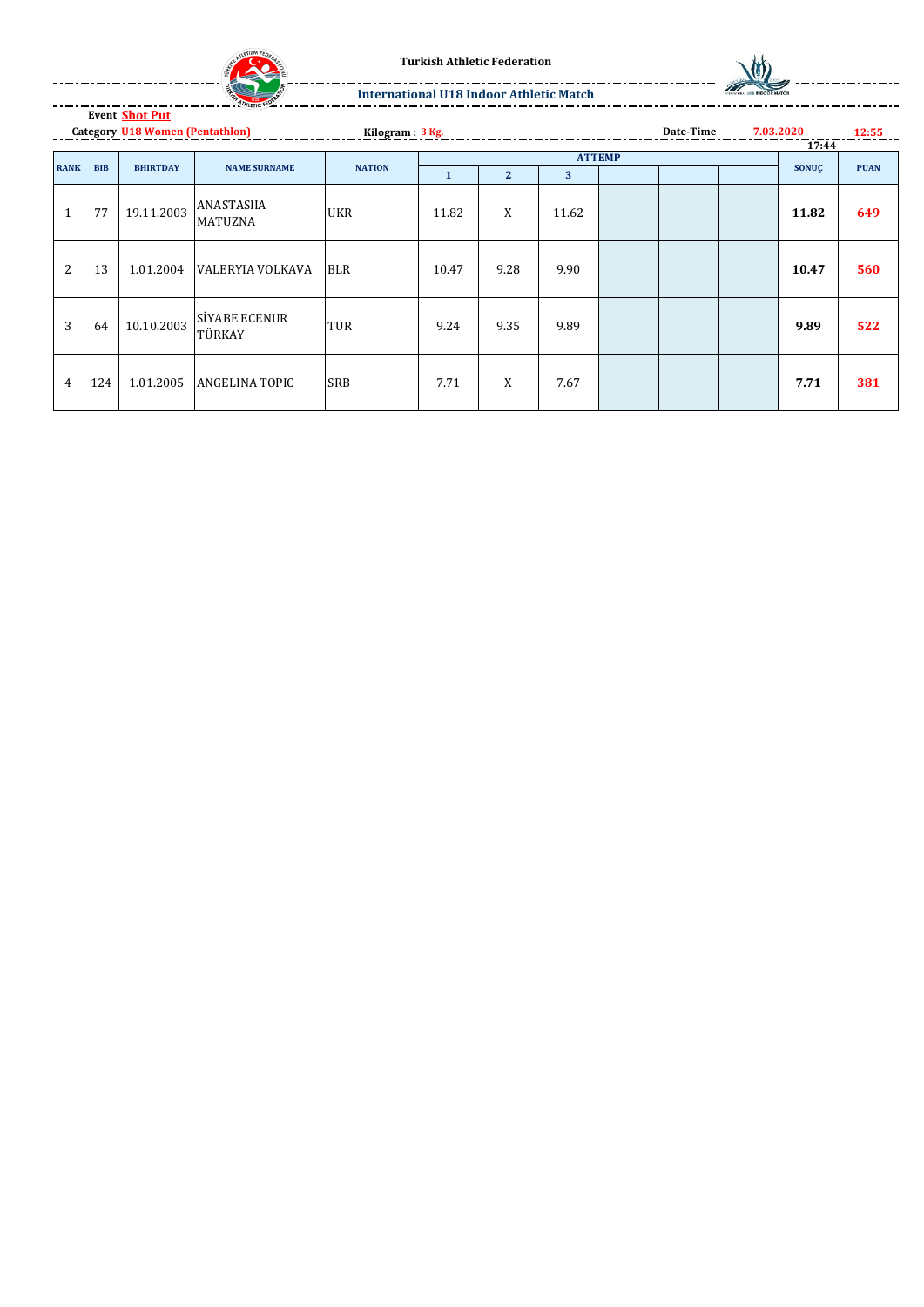



**Date-Time**

**14:10**

#### **International U18 Indoor Athletic Match**

#### **Event Long Jump**

**Category U18 Women (Pentathlon) 7.03.2020**

| 17:44          |            |                 |                                 |               |      |                |               |  |  |  |       |             |  |
|----------------|------------|-----------------|---------------------------------|---------------|------|----------------|---------------|--|--|--|-------|-------------|--|
|                |            |                 |                                 |               |      |                | <b>ATTEMP</b> |  |  |  |       |             |  |
| <b>RANK</b>    | <b>BIB</b> | <b>BHIRTDAY</b> | <b>NAME SURNAME</b>             | <b>NATION</b> | 1    | $\overline{2}$ | 3             |  |  |  | SONUÇ | <b>PUAN</b> |  |
| $\mathbf{1}$   | 77         |                 | 19.11.2003 ANASTASIIA MATUZNA   | <b>UKR</b>    | 5.69 | X              | X             |  |  |  | 5.69  | 756         |  |
| 2              | 124        |                 | 1.01.2005 ANGELINA TOPIC        | <b>SRB</b>    | 5.37 | 5.64           | 5.47          |  |  |  | 5.64  | 741         |  |
| 3              | 13         |                 | 1.01.2004 VALERYIA VOLKAVA      | <b>BLR</b>    | 4.55 | X              | 4.78          |  |  |  | 4.78  | 500         |  |
| $\overline{4}$ | 64         |                 | 10.10.2003 SİYABE ECENUR TÜRKAY | <b>TUR</b>    | 4.71 | 4.73           | 4.68          |  |  |  | 4.73  | 487         |  |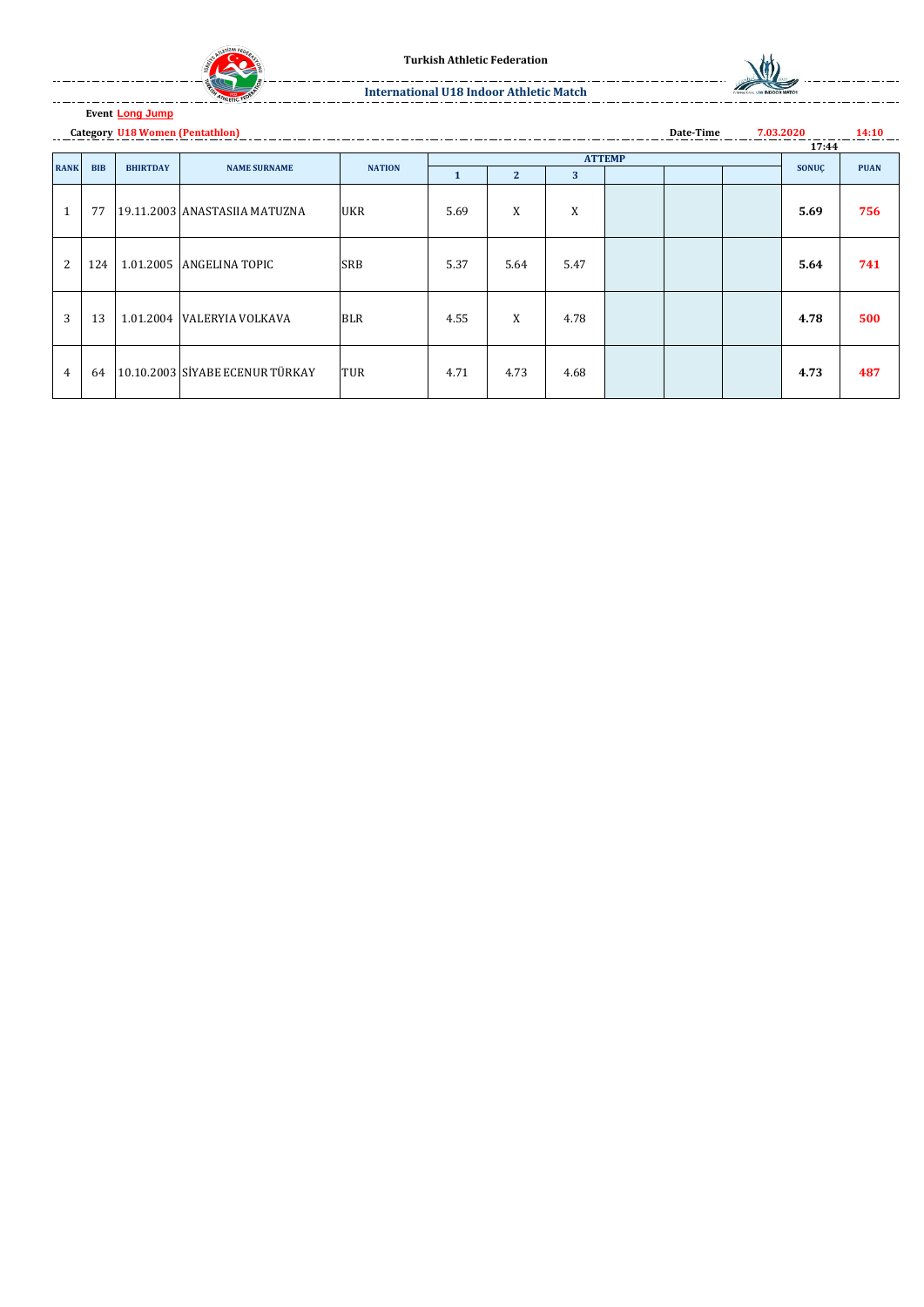



**Date-Time 7.03.2020**

**International U18 Indoor Athletic Match**

**Category U18 Women (Pentathlon) 15:25**

 $\frac{1}{2}$ 

|      |     |                 |                          |               |               |              |                |            |                 |                                 |               | 17:44         |                |
|------|-----|-----------------|--------------------------|---------------|---------------|--------------|----------------|------------|-----------------|---------------------------------|---------------|---------------|----------------|
|      |     |                 |                          |               |               | <b>POINT</b> |                |            |                 | <b>FINAL</b>                    |               |               |                |
| LINE | BIB | <b>BHIRTDAY</b> | <b>NAME SURNAME</b>      | <b>NATION</b> | <b>RESULT</b> |              | <b>RANK</b>    | <b>BIB</b> | <b>BHIRTDAY</b> | <b>NAME SURNAME</b>             | <b>NATION</b> | <b>RESULT</b> |                |
|      | 64  | 10.10.2003      | SİYABE ECENUR TÜRKAY TUR |               | 2:28.04       | 718          | $\mathbf{1}$   |            |                 |                                 |               |               |                |
|      | 77  | 19.11.2003      | ANASTASIIA MATUZNA       | <b>UKR</b>    | 2:33.87       | 645          | $\overline{2}$ |            |                 |                                 |               |               |                |
|      | 13  | 1.01.2004       | VALERYIA VOLKAVA         | <b>BLR</b>    | 2:34.32       | 640          | 3              | 64         |                 | 10.10.2003 SİYABE ECENUR TÜRKAY | <b>TUR</b>    | 2:28.04       |                |
|      | 124 | 1.01.2005       | ANGELINA TOPIC           | <b>SRB</b>    | 2:47.89       | 486          | $\overline{4}$ | 13         | 1.01.2004       | VALERYIA VOLKAVA                | <b>BLR</b>    | 2:34.32       | 3              |
|      |     |                 |                          |               |               |              | 5              | 124        | 1.01.2005       | <b>ANGELINA TOPIC</b>           | <b>SRB</b>    | 2:47.89       | $\overline{4}$ |
|      |     |                 |                          |               |               |              | 6              | 77         |                 | 19.11.2003 ANASTASIIA MATUZNA   | <b>UKR</b>    | 2:33.87       | 2              |